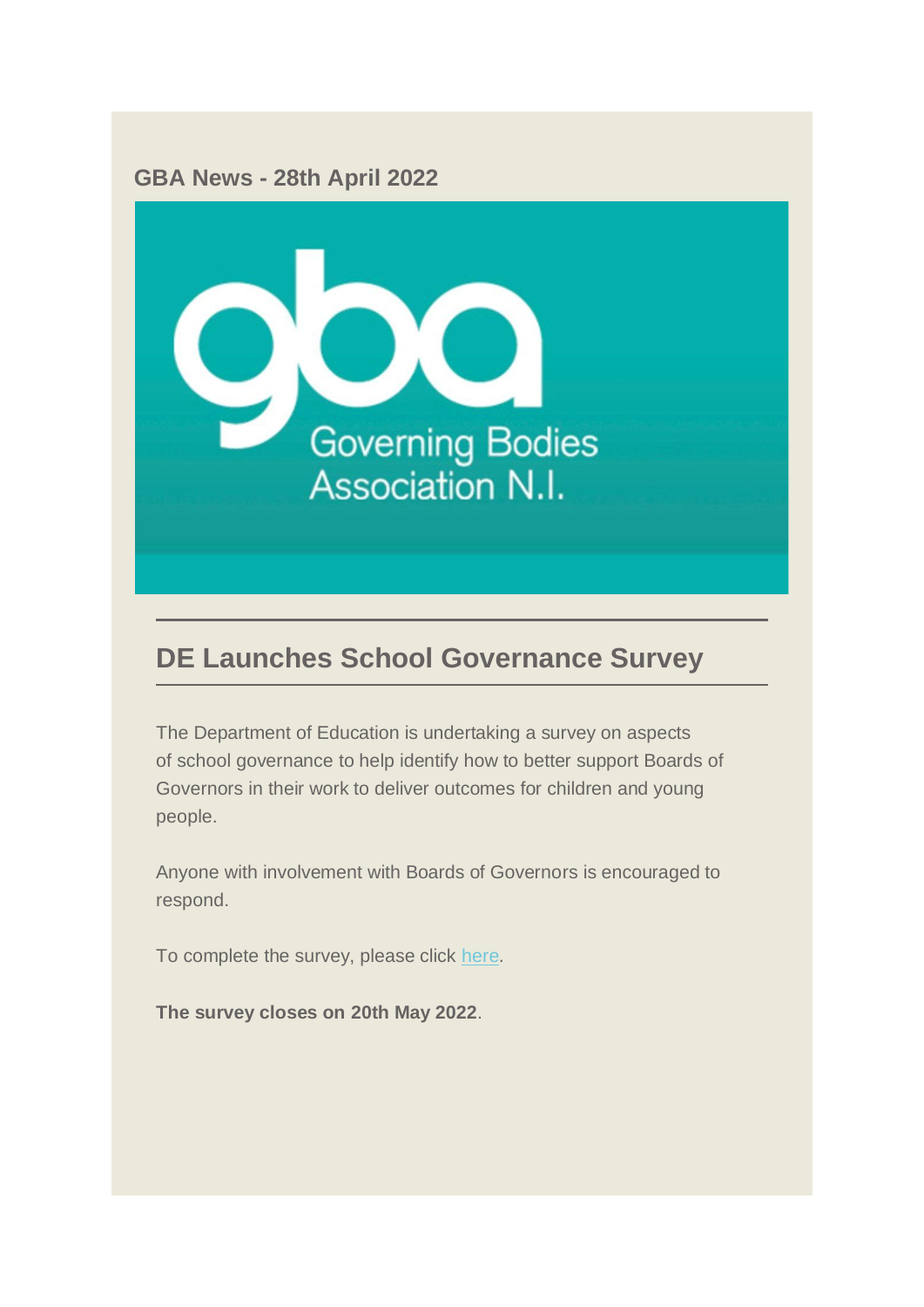

# **EA Announces Appointment of NISTR Tender Award**

The Education Authority recently announced Version 1 as the official supplier for the development of a replacement solution for the Northern Ireland Substitute Teacher Register (NISTR). This project forms part of the EA's Education Information Solutions (EdIS) Programme.

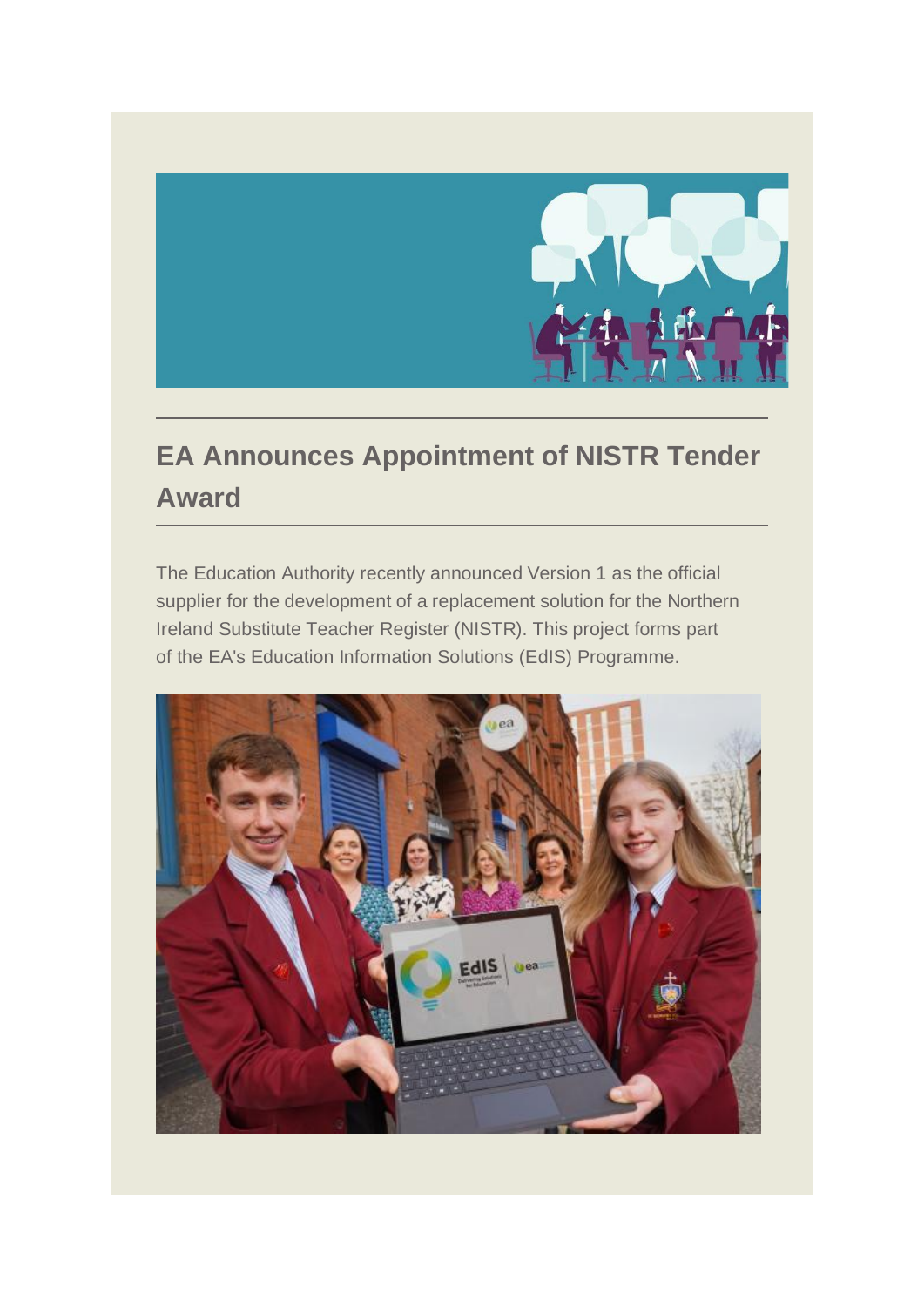The EdIS Programme is a change programme which represents a significant £750m investment that will support the learning experience for children and young people over the next 10 years.

EdIS will facilitate the transformation of learning and teaching through technology through a number of key projects, including NISTR, an on-line web based facility which provides a real-time booking system and a regional centralised database for all substitute teachers in Northern Ireland.

The new NISTR solution will be a 'mobile first' application, providing school users and substitute teachers access to NISTR on iOS and Android devices for the first time.

Key features for the new NISTR system, include:

- A streamlined registration process to facilitate teachers to upload CVs and create their substitute teacher profile with minimal text input.
- An interactive and user-friendly interface designed to negate booking of substitute teachers outside the system.
- A simplified process that facilitates substitute teacher bookings in seconds.
- An integrated instant messaging and voice chat to enhance communication between schools and substitute teachers.
- An improved intelligent search function to quickly match schools with the right substitute teachers.
- An improved data and filtering for teacher positions for example, Irish Medium, Special Educational Needs and Nurseries.
- A new reporting function providing schools, employing authorities and the Department of Education with accurate and live data to better understand the use of substitute teachers and provide targeted support where needed.
- A seamless integration with current and future payroll systems to increase the timeliness and accuracy of payment for substitute teachers.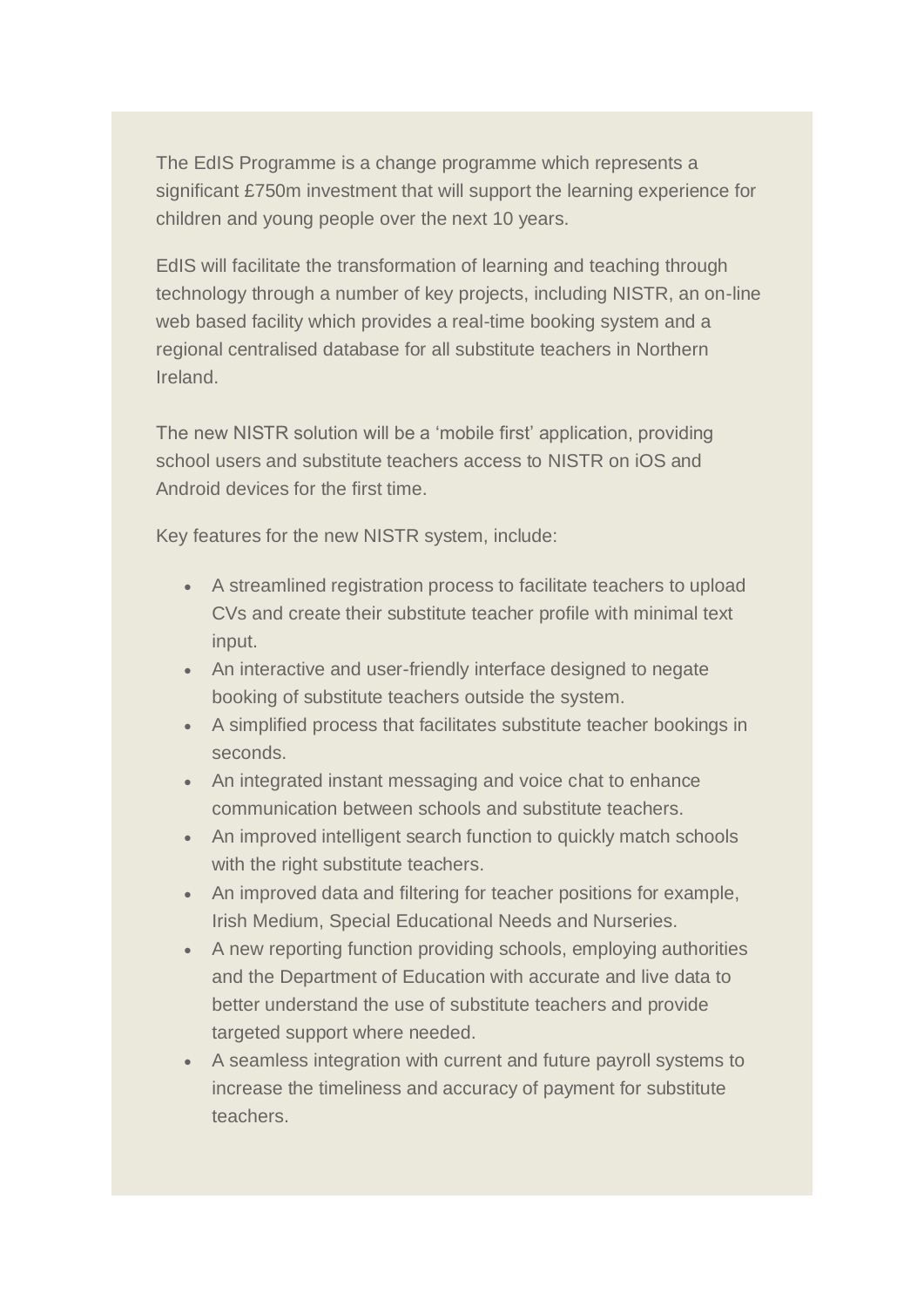• An increased help and support function, with the provision of user guides, a Frequently Asked Question section, a chatbot for common queries as well as bitesize training videos.

The EdIS programme also includes finance and payroll replacement solutions for Voluntary Grammar schools. The EA is collaborating closely with voluntary grammar representatives to ensure future needs are met.

For further information on the EA's EdIS programme, please click [here.](https://www.eani.org.uk/news/education-authority-launches-ps750m-education-information-solutions-digital-change-programme)

### **CCEA Student Support - Summer 2022**

CCEA has developed a new graphic for students, highlighting their awarding and assessment arrangements for Summer 22. This is featured below and is available on CCEA's dedicated Student Area – **CCEA Supporting You Through #Summer22.** [https://ccea.org.uk/summer-](https://ccea.org.uk/summer-2022/student-area)[2022/student-area](https://ccea.org.uk/summer-2022/student-area)

The Student Area includes other support materials such as:

- Key facts
- Examples of Grading and Achieving the Higher Grade from Two Pathways
- Guidance on exam preparation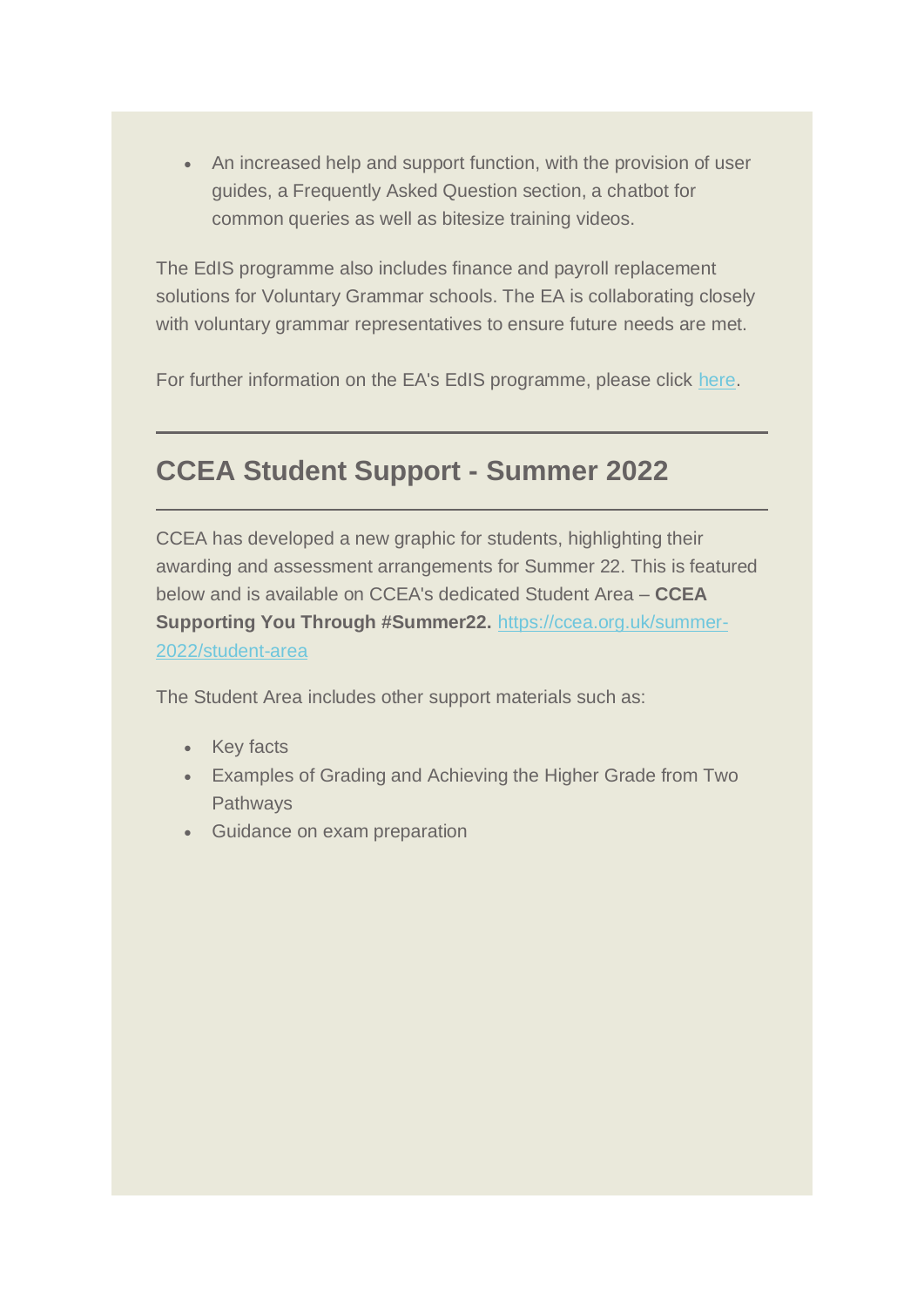### **CCEA Supporting You Through #Summer22**



#### **Optional Unit Omissions**

You can reduce the amount of exams you sit by choosing to omit one unit of assessment (identified by CCEA) from the vast majority of CCEA GCSE and A level qualifications as well as **Occupational Studies** 

> Together these arrangements will support you through disruption experienced from the COVID-19 pandemic.

#### **Assessment Adaptations**

Coursework/controlled Subsessment requirements have<br>been reduced for several GCSE and<br>A level subjects and GCSE students will<br>receive a Maths Exam Aid with formula

Qualifications, you can omit<br>assessments up to a maximum

#### **Contingency Arrangements**

**Option 1. Missed Component Calculation** normally be completed has been<br>reduced for Summer 2022.

> **Option 2: Reserve<br>Examination Series** Additional exams at the end of<br>June for A2 and several GCSE<br>qualifications.

#### **Grading**

Outcomes will likely be higher than before the pandemic to take account of disruption similar to England and Wales. Examiner judgement will be at the centre of the process and will also take into account the impact of COVID-19.

Your teachers and Examination Officers will be able to talk you through your options. Further guidance and support materials on the arrangements for Summer 2022 are available at www.ccea.org.uk/summer-2022

# **NI Assembly - Voting to Commence 5th May**

The Northern Ireland Assembly was dissolved on 28th March 2022 to make way for the Elections, scheduled to take place next week on Thursday 5th May. Counting starts at 9am on Friday 6th May.

BBC news NI reports, "The final results could be known by the end of that day, but it's possible counting will pause overnight and start again on Saturday morning, with final results likely by Saturday afternoon."

Once the new assembly is elected it must meet within eight days and will be asked to nominate a first and deputy first minster.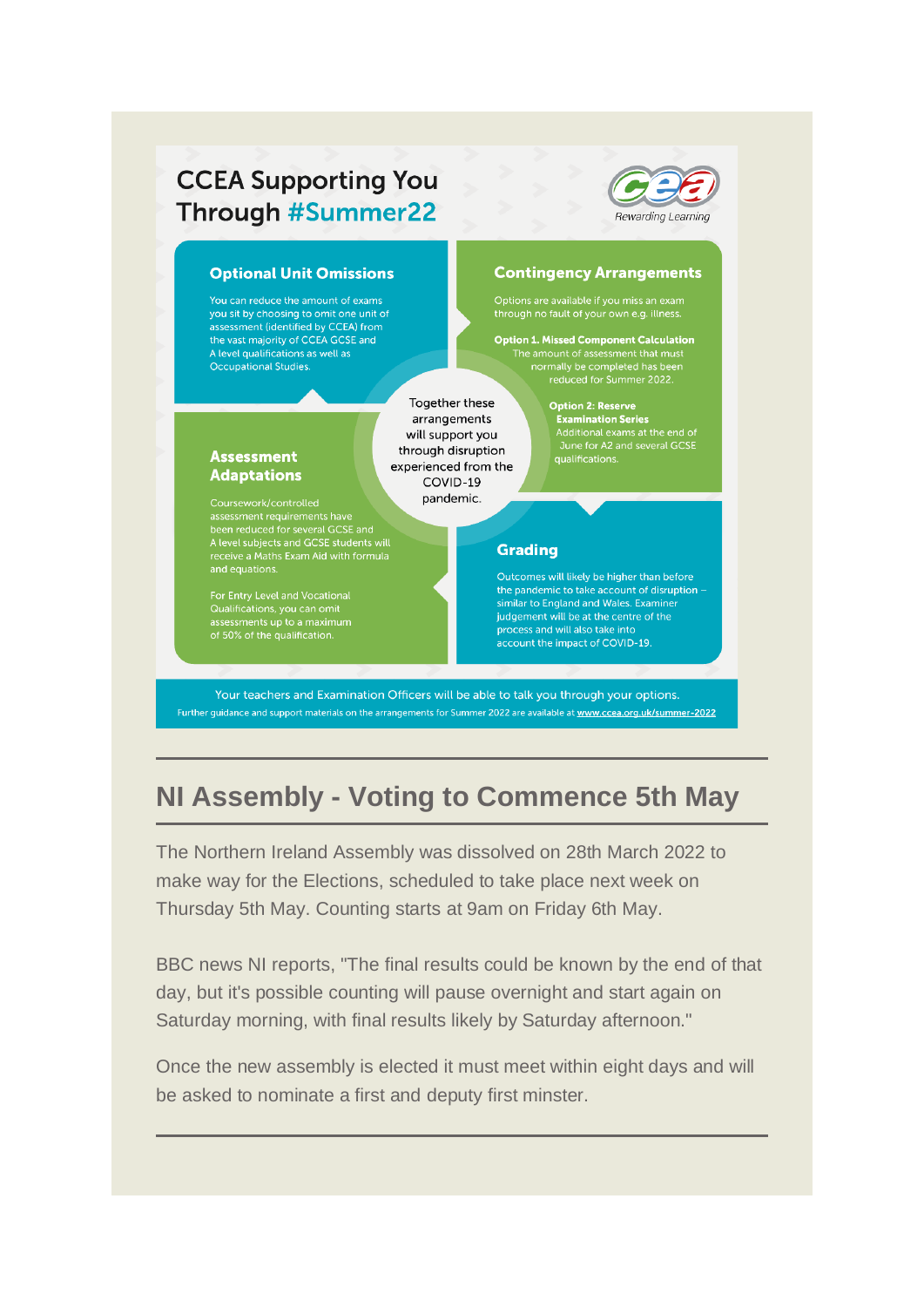# **Area Planning**

As you will be aware, the GBA represents voluntary grammar schools on the various Area Planning Groups (Area Planning Steering Group, Area Planning Working Group and the Area Planning Local Groups). The next Local Group meetings are scheduled to take place on the 9th and 10th May 2022 to discuss issues across 11 Local Government District areas.

The GBA is interested in hearing from schools regarding challenges and opportunities in their area and the need for increased SEN provision including specialist units in mainstream post-primary schools. Please [contact us](mailto:nuala@gbani.org;%20helen@gbani.org) for an initial conversation.

### **Shared Education**

The Department of Education recently published a report outlining the progress of Shared Education from April 2020 to March 2022 (click on graphic below for the full report).



The report reflects on the challenges of the pandemic, highlighting that a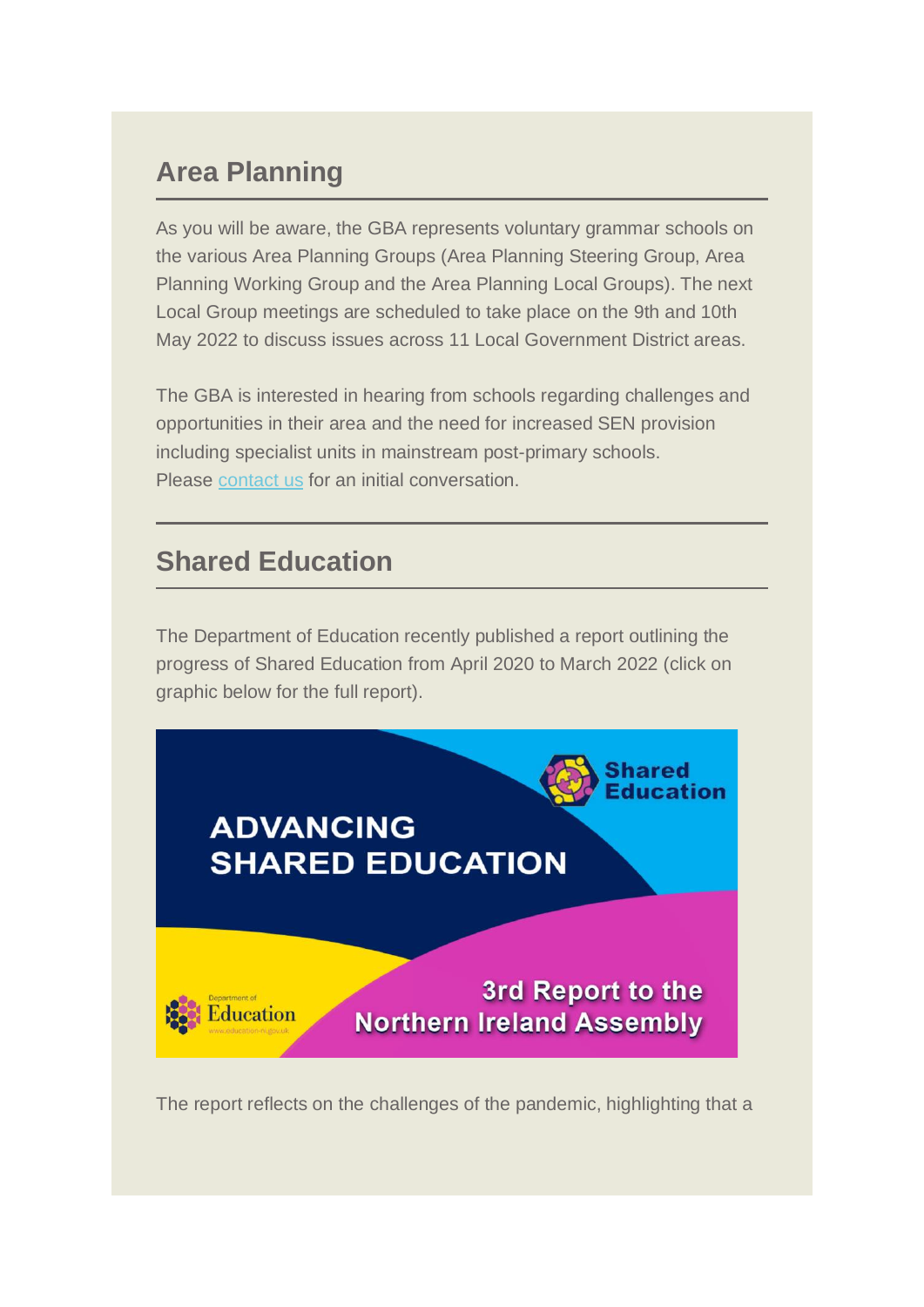significant number of schools have continued to be involved in Shared Education and new partnerships are evolving.

The Report also sets out a series of next steps designed to further develop and embed Shared Education across the education system and beyond over the coming years.

If you would like to discuss Shared Education projects, please get in [touch.](mailto:nuala@gbani.org;helen@gbani.org?subject=Shared%20Education)

### **Teaching & Non-Teaching Vacancies**

The GBA provides a free advertising service for our member schools. Job vacancies are posted on our website and Twitter page. There is also a link to our job listings on the Education Authority website in the job opportunities section.

**As we are currently receiving a high volume of job requests, please use our** [job template](https://mcusercontent.com/710b95bf402131c3e6b20d97b/files/b250a51d-d719-4a09-bf51-b5d771bef31e/Job_template.02.docx) **and allow one working day for posts to be uploaded. This does not include bank holidays and weekends.**

If you would like us to host a vacancy for your school, please [contact us.](mailto:helen@gbani.org;%20nuala@gbani.org?subject=Job%20Advertisement%20)

### **Newsletter Subscription**

Please feel free to forward our monthly updates to your school Governors. If any of your Governors would like to subscribe, please [send us](mailto:helen@gbani.org;%20nuala@gbani.org?subject=Subscribe%20to%20GBA%20Newsletter&body=Dear%20GBA%2C%0A%0APlease%20add%3A%20%0A) their email address.

If you wish to unsubscribe to these emails, please [let us know.](mailto:helen@gbani.org;%20nuala@gbani.org?subject=GBA%20Newsletter%20-%20Unsubscribe)

*Copyright © Governing Bodies Association (NI) All rights reserved.*